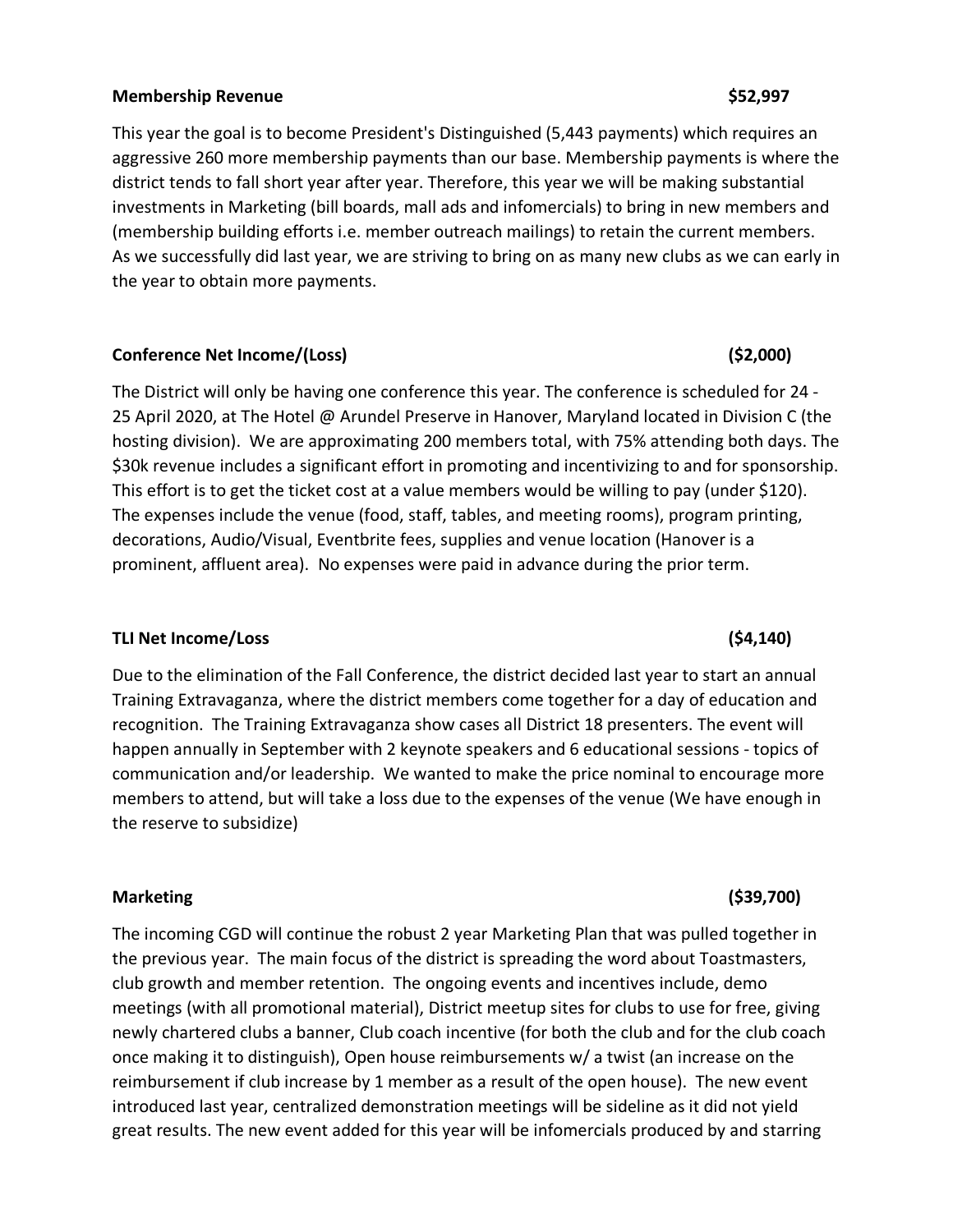District 18 members. This will be the 3rd year of using mall and billboard advertising, digital advertising, mall ads, and member lead program (incentives to members who provide names for the CGD to call, then progressing to other TI store merchandise as the lead becomes a club). The District will bring back a new member orientation program that was facilitated 3 years for better on-boarding of new members which will help with retention. This budget is an increase over prior years, but in order to reach our goal we must make different and innovative investments. We will monitor the larger investments (billboards, mall ads, infomercials) to determine the return on the investment.

### **Communications & Public Relations (\$1,480)**

The public relations manager submitted a communications plan which included strategies in these areas; social media, newsletter, club outreach and media coverage. The budget includes maintenance and hosting of the District website, constant contact for the distribution of information to the members. New for this year is the purchase of a Go To Meeting account, and an online voting tool for the virtual business meeting. The PR Manager will participate as a support to the Club Growth Director to drive some of the programs described in the Marketing section

### **Education & Training (\$12,409)**

We educate and train throughout the year, with the focus this year on Pathways and helping members finish the traditional program. We will continue the incentive of recognizing new Level 1 Pathways awardees with a Mini Notebook and Pen Set and Pathways Level 5 awardees with a TM mug. Advanced manuals to advanced communicator completers will be provided while supplies last. We have also added incentives for Pathways level 2 and 5 completion. For the clubs were all 7 officer positions were present at TLI, the club receives a gift certificate to the TI store. Our DTM recipients are given a DTM medal in honor of the achievement. Last year, new incentives were introduced to reward the behavior of early renewals and early DCP achievement which will be continued again this year. Reimbursement to the Division Directors for food and room rental for the Club officer trainings are included, limits raised based on historical spend.

# **Speech Contest (\$2,760)**

This spring, we will conduct 3 out of the 4 contests, Evaluation, International and Table Topics. Trophies are purchased for the Area, Division and District level contests in both the fall and spring contest periods - a new (fall contest up to the Division level) added event for this year. At the Area and Division contests, attendees are asked to provide a donation to offset the expense of the food/venue. If there are expenses not covered from the collection, the District will reimburse up to \$125 for each Area (previously \$50) and \$250 for each Division (previously